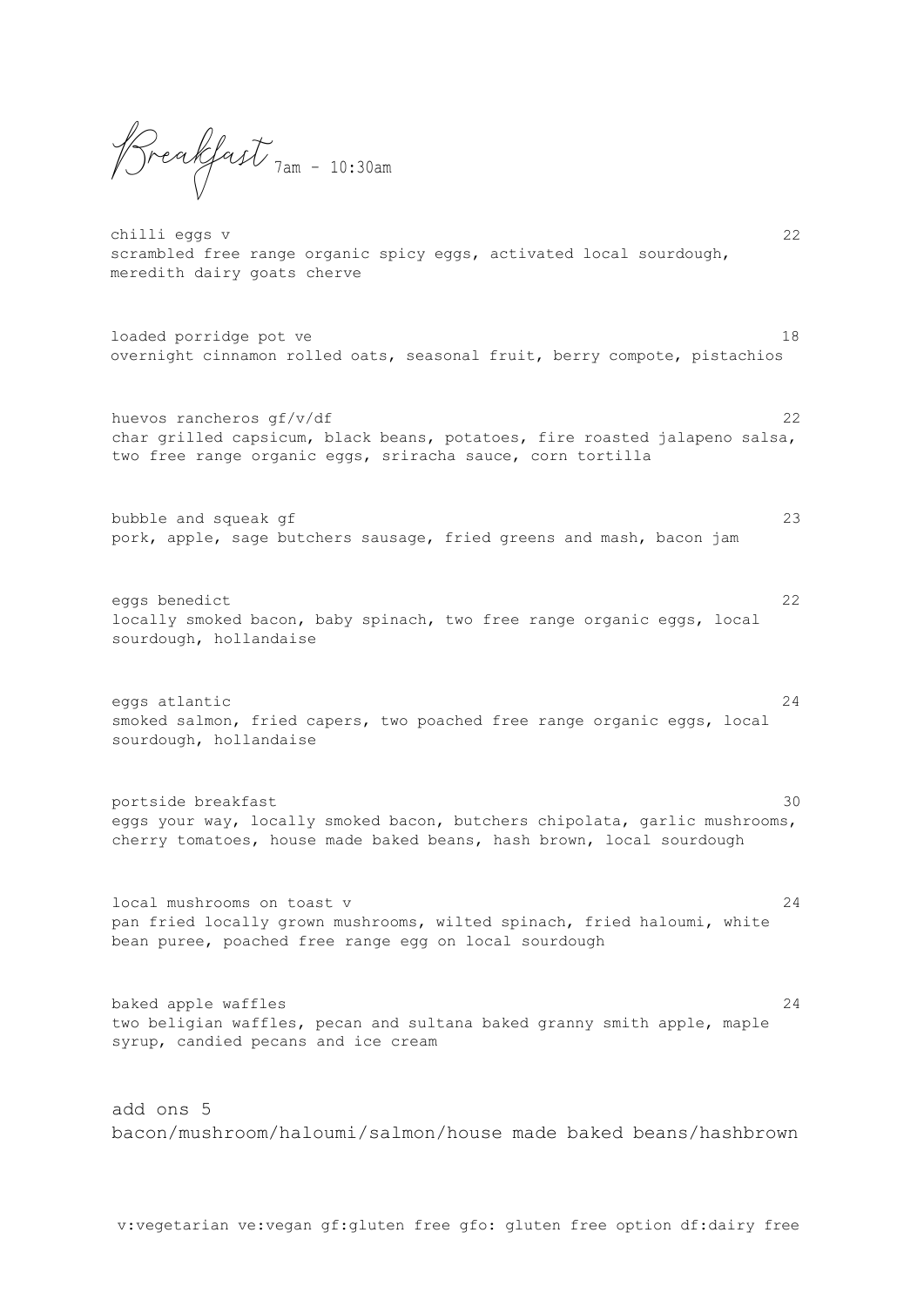Starters from 11am

| for the table v<br>warmed olives, meredith dairy goats cherve, sourdough, chilli butter                                                                                                          | 14 |
|--------------------------------------------------------------------------------------------------------------------------------------------------------------------------------------------------|----|
| basque style chicken qf<br>chicken thigh, peppers, olives, plum tomato puree, paprika<br>bruschetta on local charcoal sourdough<br>peperonata, meredith dairy goats cherve on charcoal sourdough | 22 |
|                                                                                                                                                                                                  | 20 |
| seafood taster qf                                                                                                                                                                                | 28 |

fruit, sauce marie rose

local prawns, hervey bay whiting, fresh oysters, smoked salmon, local

house made arancini (four) 20 ask your friendly waitperson for todays flavour

house made egg and black garlic pasta v 28 local mushroom, black garlic, spinach, cream and white wine sauce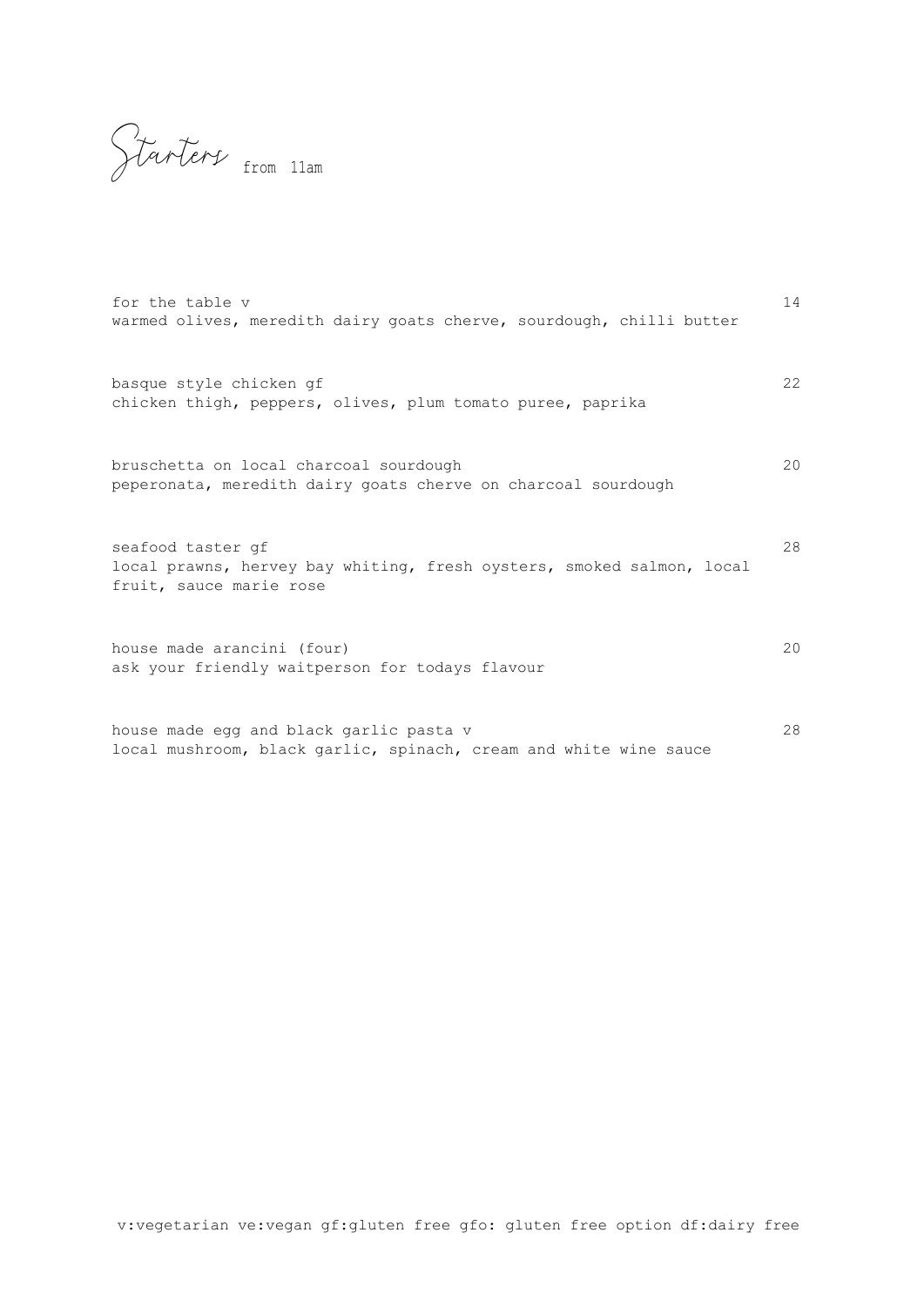Tacos and Quesadillas from 11am

tacos available on gf blue corn tortillas

baja fish tacos 26 pepper battered local reef fish, guacamole, slaw, rocket, chipotle, chilli lime aioli

cajun pollo tacos 26 cajun chicken thigh, pineapple pico de gallo, slaw, chipotle, chargrilled capsicum, chilli lime aioli

southern fried chicken tacos 26 fried chicken, fried haloumi, guacamole, slaw, rocket, chipotle, chilli lime aioli

adobo mushroom tacos ve26 fried local mushrooms in adobo sauce, guacamole, peppers, slaw, rocket, white bean puree

quesadillas ve option available  $24$ 12 inch tortilla filled with mexican cheese, fire roasted jalapeno salsa, chipotle with your choice of pulled pork, cajun chicken or vegetables toasted served with pico de gallo and guacamole

To Share

chilli lime chicken fajitas for two 52 chicken thigh, peppers, onion, black beans in a adobo sauce, served with guacamole, refried beans, chilli lime aioli, chipotle and flour tortillas

spicy pulled pork nachos for two  $48$ authentic pork chilli con carne on a bed of house made corn chips, mexican cheese, fire roasted jalapeno salsa, guacamole, chipotle, chilli lime aioli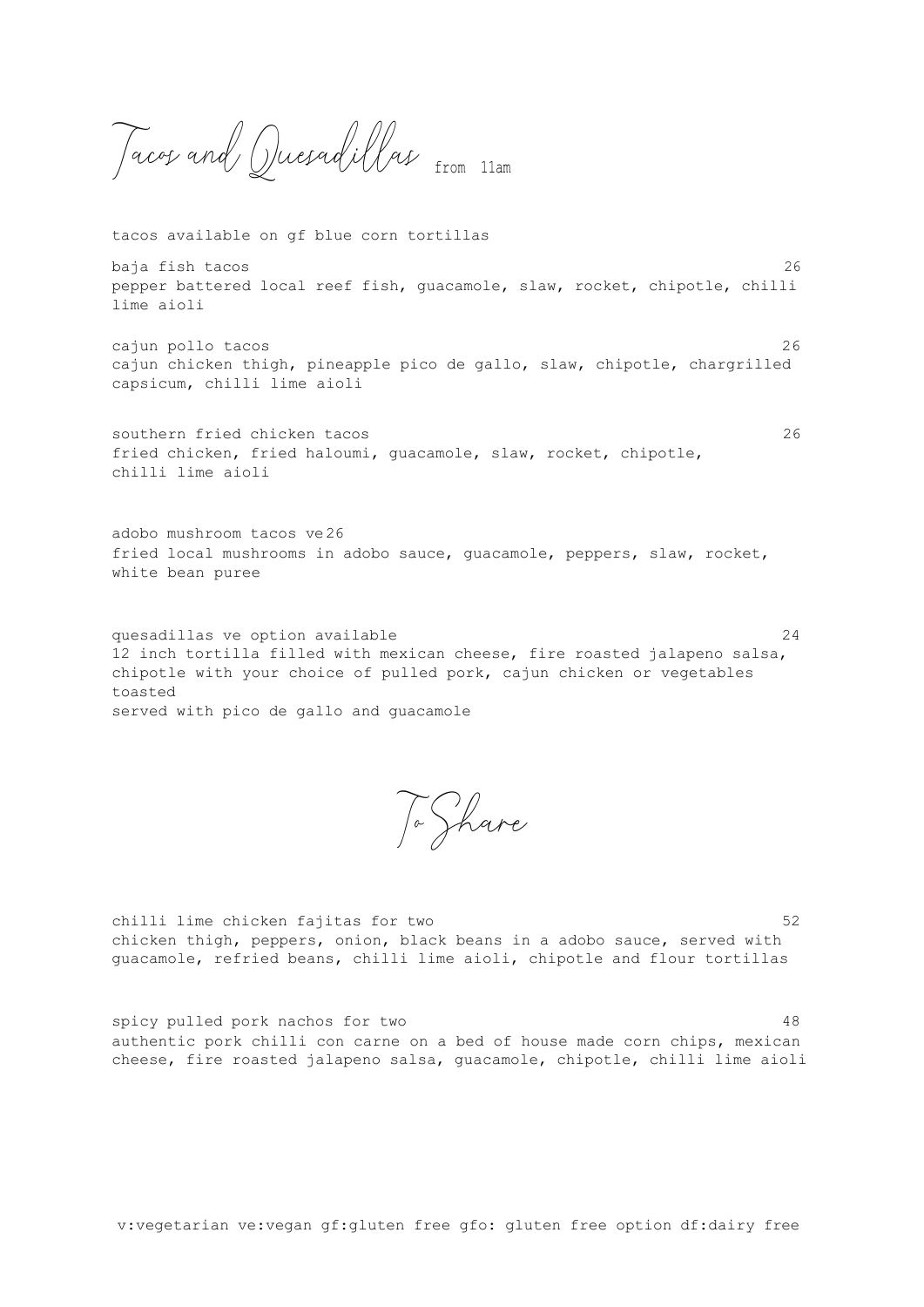Mains from 11am

| pork cutlet gf<br>moisture infused pork, wilted silver beet, beetroot puree, sage butter,<br>seasonal greens                                                                                     | 36 |
|--------------------------------------------------------------------------------------------------------------------------------------------------------------------------------------------------|----|
| house made egg pasta<br>ask your friendly waitperson for today's pasta                                                                                                                           | 38 |
| wild caught australian fish gfo<br>grilled or battered, greens in season                                                                                                                         | МP |
| grilled tasmanian salmon gf<br>beetroot puree, seasonal greens, wilted spinach, capsicum coulis,<br>chilli lime butter                                                                           | 36 |
| california waffles<br>southern fried chicken thigh, thick cut bacon,<br>maple syrup, ice cream, belgian waffles                                                                                  | 32 |
| grilled seafood platter for two gfo<br>locally sourced seafood, house salad, seasonal fruit, fries                                                                                               | МP |
| thai green vegetable curry gf/ve<br>house made green curry paste, seasonal greens and vegetables, coconut rice<br>+ chicken 10                                                                   | 32 |
| chimmmichanga vegan option available<br>shallow fried flour tortilla stuffed with refried beans, mexican cheese<br>and your choice of pulled pork, chicken or vegetables                         | 32 |
| lamb peperonata qf<br>lamb rump and peperonata sous vide, hasselback kiphler potatoes, seasonal<br>greens                                                                                        | 42 |
| rib fillet 300g grass fed angus fat score 2+ gfo<br>hasselback kiphler potatoes, seasonal greens, house made onion rings, your<br>choice of mushroom, green peppercorn, red wine or garlic sauce | МP |

v:vegetarian ve:vegan gf:gluten free gfo: gluten free option df:dairy free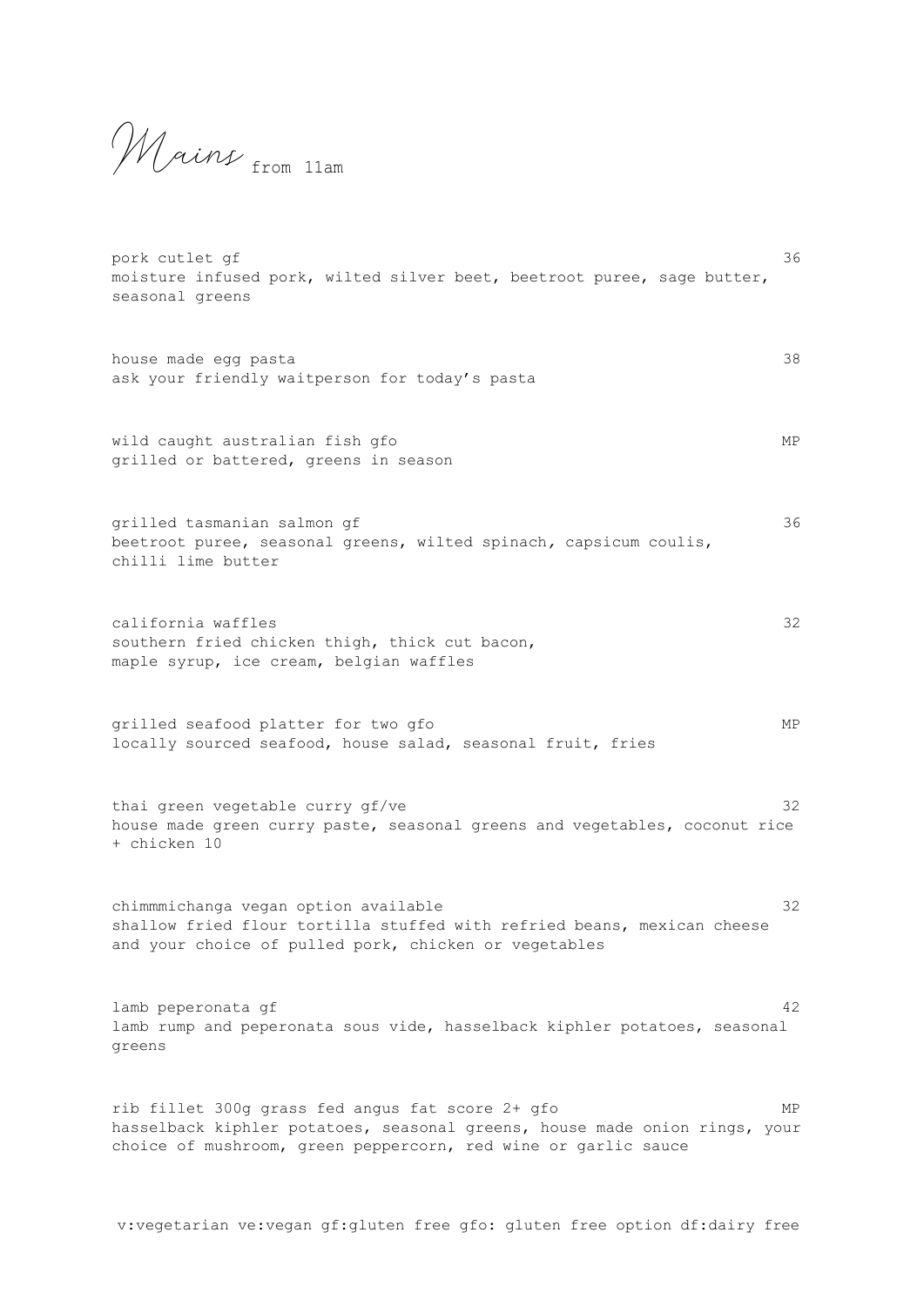Dessert made in house

| persian orange and almond cake gf<br>thick dollop cream or ice cream               | 12              |
|------------------------------------------------------------------------------------|-----------------|
| california peach and ginger carrot cake<br>thick dollop cream or ice cream         | 12              |
| chefs specialty cheesecake<br>ask your friendly waitperson about todays cheesecake | 12 <sup>°</sup> |
| house made sweet bread loaf<br>butter and lemon curd                               | 10              |
| triple chocolate brownie<br>thick dollop cream or ice cream                        | 12 <sup>°</sup> |
| dessert taco with lemon curd cream, seasonal fruit                                 | 14              |
| churros with apple, pecan, chocolate ganache                                       | 14              |
| earl grey crème brulee gf                                                          | 14              |
| ginger panna cotta with maleny salted lime sorbet gf                               | 14              |
| bunuelos de chocolate y chile<br>(deep fried anvers chocolate chilli truffles)     | 17              |
| affogato<br>espresso, maleny vanilla bean gelato, frangelico                       | 14              |